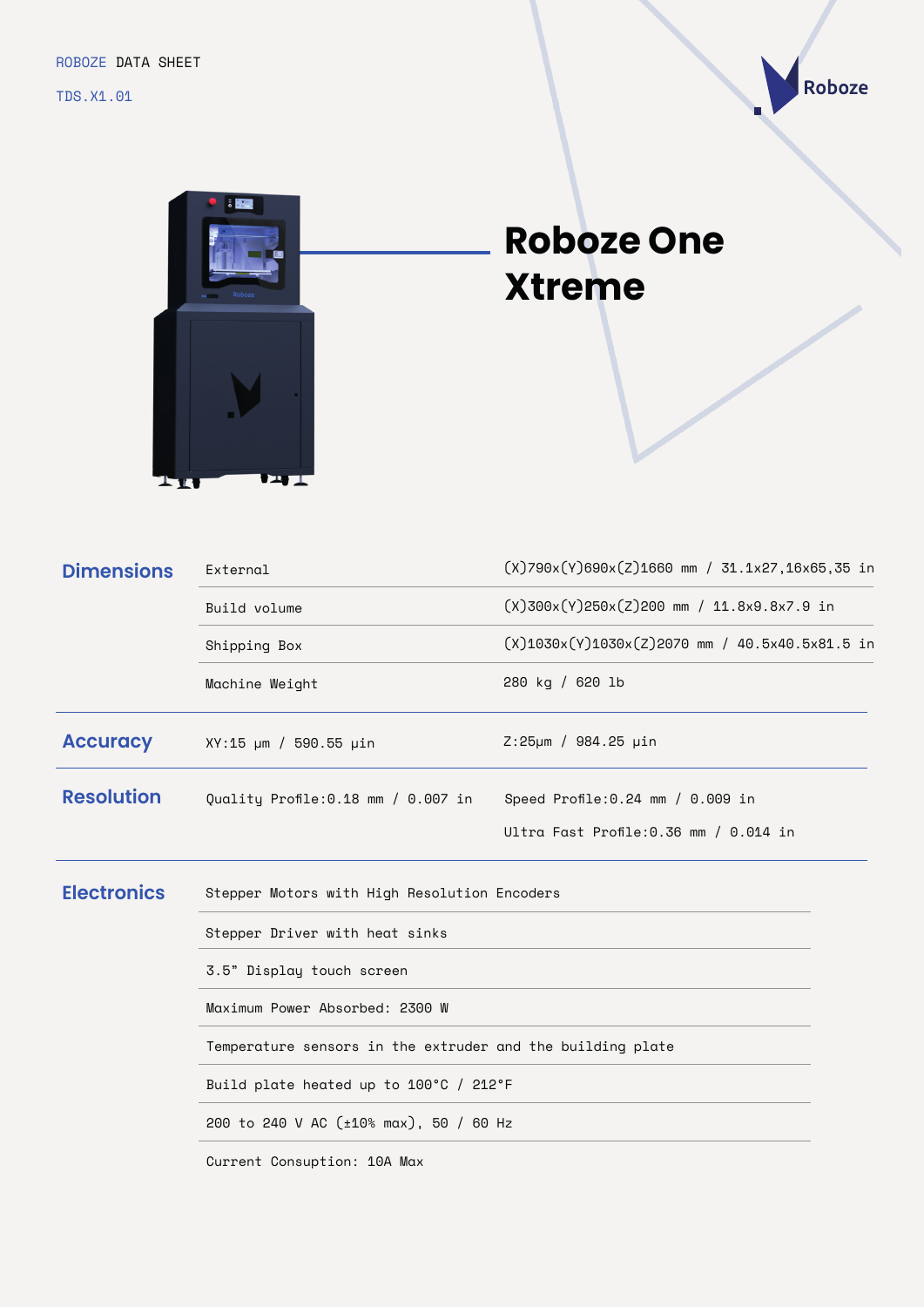TDS.X1.01

| <b>Materials</b>             | CARBON PA                                                                                                | FUNCTIONAL-NYLON | ULTRA-PLA |  |
|------------------------------|----------------------------------------------------------------------------------------------------------|------------------|-----------|--|
|                              | FLEX-TPU                                                                                                 | STRONG-ABS       | ABS-ESD   |  |
|                              | <b>PP</b>                                                                                                |                  |           |  |
| <b>Extruder</b><br>mechanics | High thermal efficiency extruder block with 1 extruder                                                   |                  |           |  |
|                              | Extrusion temperature up to 300°C / 572°F                                                                |                  |           |  |
|                              | Tip2-B - 0.4 mm / 0.016 in                                                                               |                  |           |  |
|                              | Tip2-HA - 0.4 mm / 0.016 in                                                                              |                  |           |  |
| <b>General</b><br>mechanics  | Electro-galvanized steel frame and cover                                                                 |                  |           |  |
|                              | C50 hardened and chromed steel brass for X and Y supports                                                |                  |           |  |
|                              | High precision ball sleeves for X and Y linear motion                                                    |                  |           |  |
|                              | C7 ball screw nut seat with aluminum flexible spider shaft coupling to absorb<br>vibrations from Z motor |                  |           |  |
|                              | Mechatronic movement of X and Y axes with C5 hardened helical rack and pinion                            |                  |           |  |
|                              | Mobile components and aluminum supports from CNC mechanical precision machining                          |                  |           |  |
|                              | Vacuum system for the adhesion of the polymeric films                                                    |                  |           |  |
|                              | Build plate auto-levelling                                                                               |                  |           |  |
|                              | Integrated HT Dryer up to 120°C / 248°F with automatic filament loading                                  |                  |           |  |
|                              | Auxiliary pneumatic system                                                                               |                  |           |  |